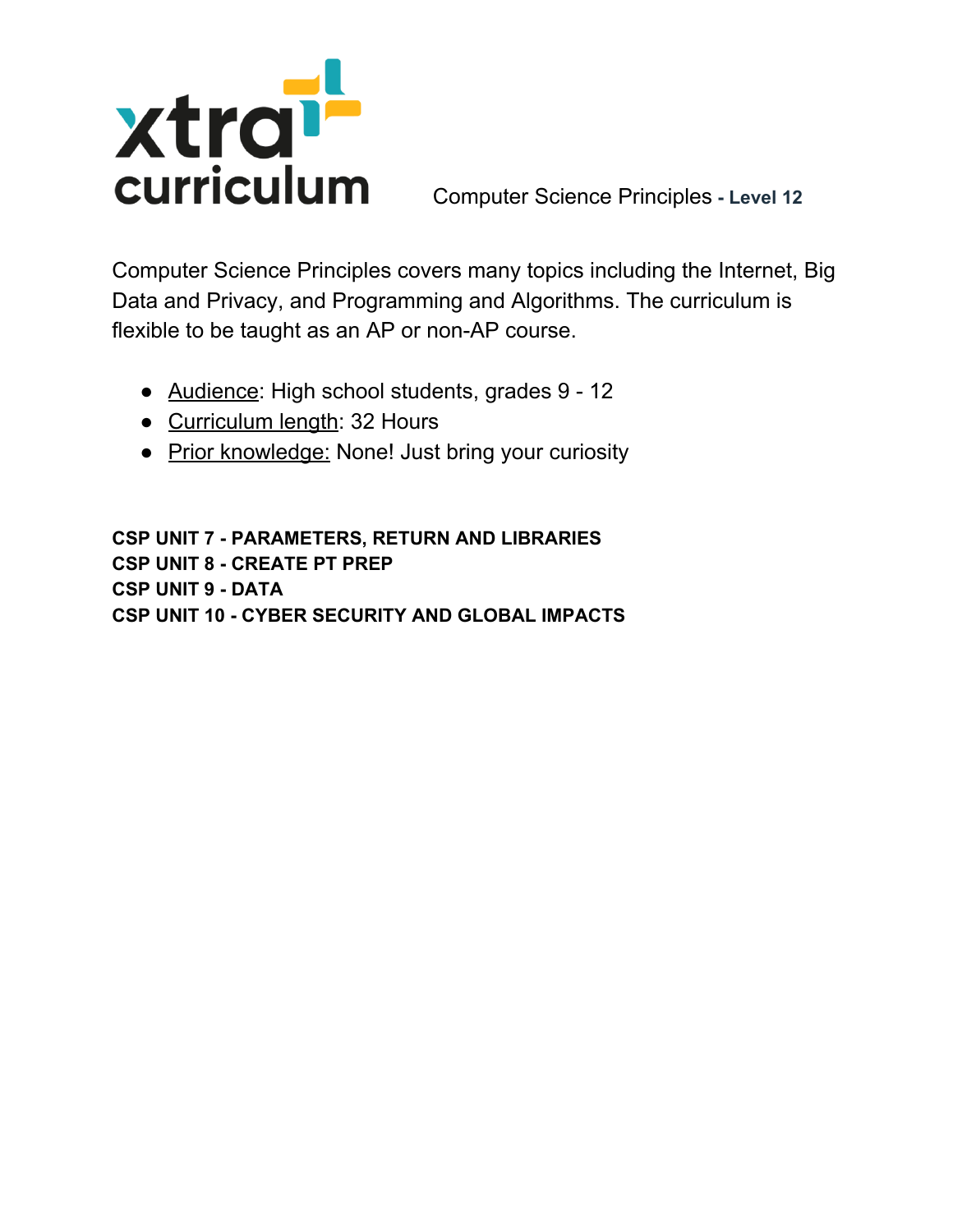

Computer Science Principles **- Level 12**

## **UNIT 7- PARAMETERS, RETURN AND LIBRARIES**

Lesson 1: Parameters and Return Explore Lesson 2: Parameters and Return Investigate Lesson 3: Parameters and Return Practice Lesson 4: Parameters and Return Make Lesson 5: Libraries Explore Lesson 6: Libraries Investigate Lesson 7: Libraries Practice

Project Lesson 8: Make a Library Part 1 Lesson 9: Make a Library Part 2 Lesson 10: Make a Library Part 3

## **UNIT 8- CREATE PT PREP**

Lesson 1: Create PT -Review the Task Lesson 2: Create PT -Make a Plan Lesson 3: Create PT – Complete the Task

## **UNIT 9 – DATA**

Lesson 1: Learning From Data Lesson 2: Exploring one column Lesson 3: Filtering and Cleaning Data Lesson 4: Exploring Two Columns Lesson 5: Big Data, Crowdsourcing, and Machine Language Lesson 6: Machine Learning and Bias

Project Lesson 7: Tell a Data Story Part 1 Lesson 8: Tell a Data story part 2